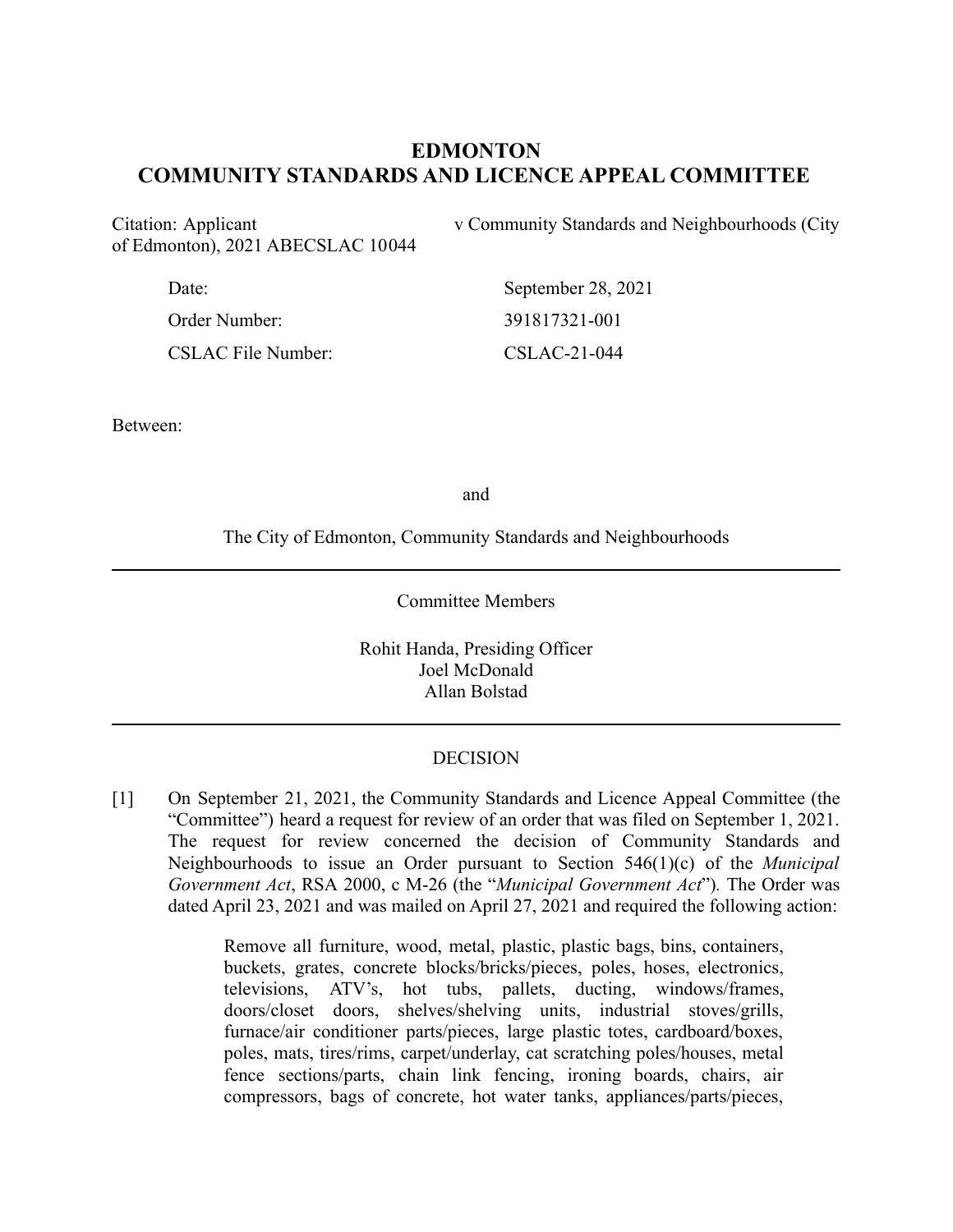stoves, cabinets, snow blowers, waste bins, paint cans, electrical cords, hoses, tools, shovels, auto parts, glass, sinks, generators, hoists, jacks, crates, tarps, coolers, laundry baskets/hampers, wet/dry vacs/parts/pieces, bags/backpacks, planters, fertilizer spreaders, computers/hard drives/parts/pieces, umbrellas, toys, boots/shoes, pillows, blankets, foam, file cabinets, safes/parts/pieces, tables, oil drums and pylons from the entire property. Also remove all debris and loose litter from the entire property, and take any action or measures necessary to remedy the unsightly condition.

YOU MUST COMPLY WITH THIS ORDER BEFORE: May 31, 2021

- [2] The subject property is located at 6312 92 Avenue NW, Edmonton.
- [3] The hearing on September 21, 2021 was held through a combination of written submissions and video conference hearing. The following documents were received prior to the hearing and form part of the record:
	- Copy of the Order issued pursuant to the *Municipal Government Act*;
	- The Applicant's written request for review and submission; and
	- The Respondent's written submission, including a series of photographs.

## **Preliminary Matters**

- [4] At the outset of the hearing, the Presiding Officer confirmed with the parties in attendance that there was no opposition to the composition of the panel.
- [5] The Presiding Officer outlined how the hearing would be conducted, including the order of appearance of parties, and no opposition was noted.
- [6] Prior to the hearing, the Committee raised a jurisdictional issue regarding when the appeal was filed. The Committee explained to the Applicant that it is constrained by the limitation period prescribed by Section 547(1)(b) of the *Municipal Government Act*, R.S.A 2000, c. M-26 ("*Municipal Government Act")*, which states:

547(1) A person who receives a written order under section 545 or 546 may by written notice request council to review the order within

- ...
- (b) 7 days after the date the order is received, in the case of an order under section 546,

or any longer period as specified by bylaw.

(2) After reviewing the order, the council may confirm, vary, substitute or cancel the order.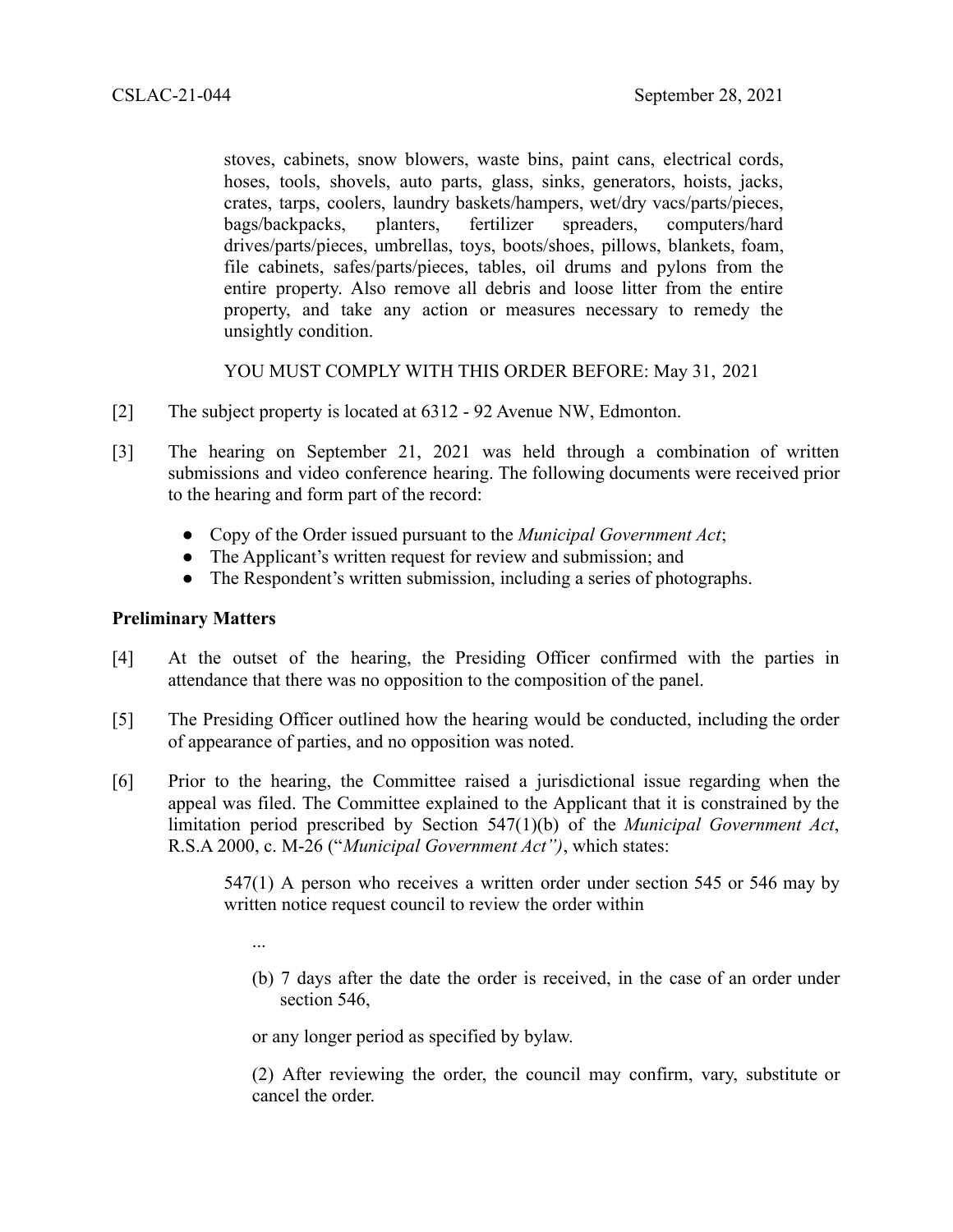[7] The Committee must therefore determine whether the Appellant filed the appeal within the 7-day limitation period. If the appeal was filed late, the Committee has no authority to hear the matter.

### **Summary of Hearing on Preliminary Matter**

- *i) Position of the Applicant, , who was accompanied by*
- [8] was in contact with two Municipal Enforcement Officers from the City and was told she had until the end of August to comply with the Order.
- [9] She was not aware of the timeline to file an appeal to this Committee.
- [10] The Municipal Enforcement Officers told her the City would work with her and they understood the position she was in.
- [11] She reviewed section 546 of the *Municipal Government Act* and feels the items in her yard are not an issue. She does not understand why she cannot have her children's toys in the backyard.
- [12] is renovating her house due to damages made by a previous tenant. She has removed several items in her yard and is willing to send in photographs, if the Committee requires them. She is willing to comply with the Order but needs more time to do that.
- [13] She reiterated that she was not aware of the appeal timelines or the appeal would have been filed on time.
- [14] and provided the following information in response to questions by the Committee.
	- a) They received a Notice of Entry at the end of March and the property was inspected on April 22, 2021. The Notice of Entry contained details on what items needed to be removed from the property, but did not include appeal information.
	- b) The Municipal Enforcement Officers came to their house, but they only gave them the Notice of Entry and not the Order, and they did not receive the Order by mail.
	- c) They removed the sidewalk and mail was not delivered to their house for a period of time. They called the post office to find out where their mail was and why it was not being delivered.
	- d) They bought a security box and placed it at the edge of their property for mail to be delivered but they still did not receive their mail.
	- e) They are unsure of when they started receiving mail but possibly at the end of June.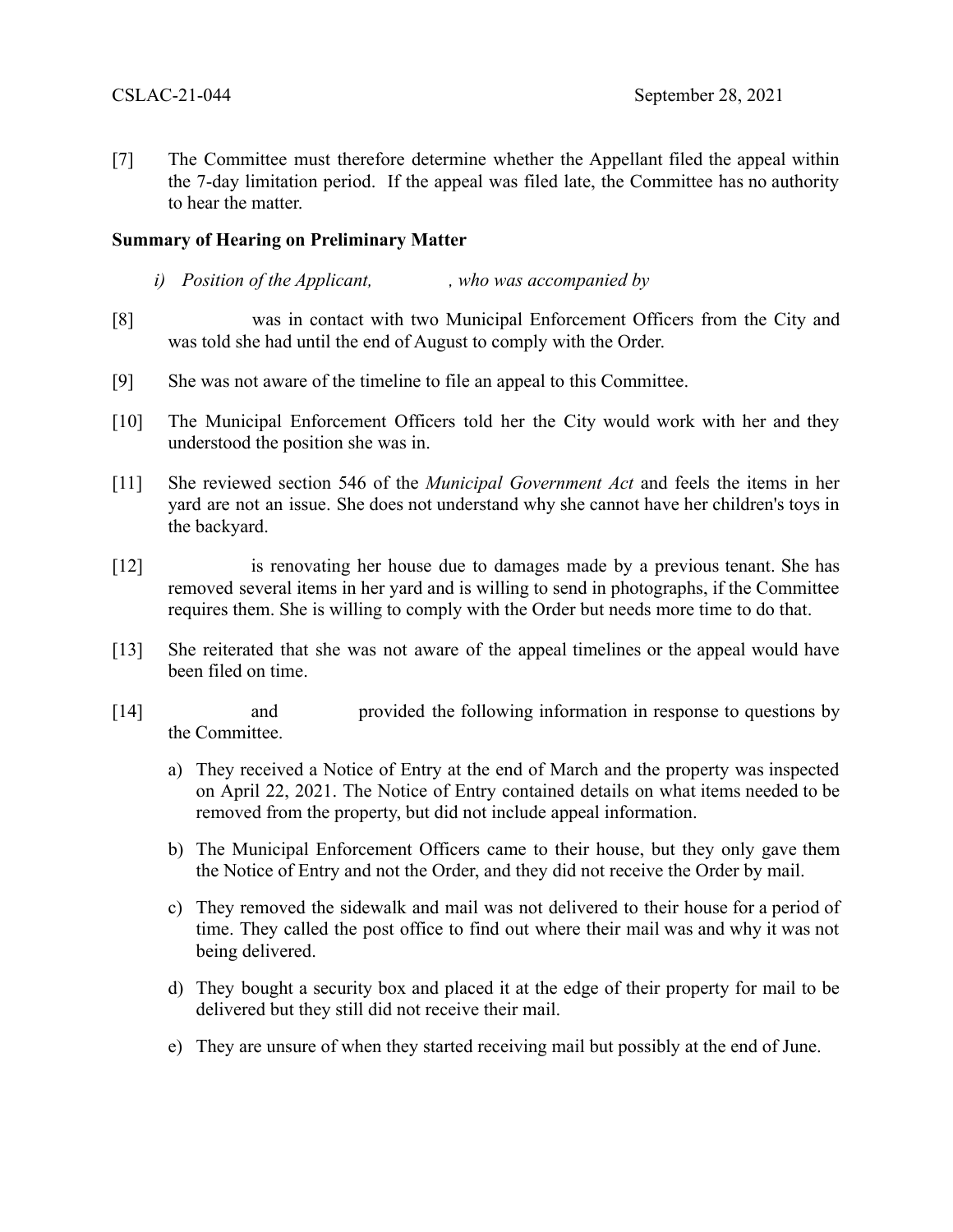- *ii) Position of the Respondent, C. Perizzolo*
- [15] Ms. C. Perizzolo did not attend the hearing but provided a submission that was considered by the Committee.

#### **Decision on Preliminary Matter**

[16] The Committee does not assume jurisdiction to hear the appeal.

### **Reasons for Decision**

- [17] The Order in question was issued pursuant to section 546 of the *Municipal Government Act*.
- [18] Section 547(1) reads:

...

...

A person who receives a written order under section 545 or 546 may by written notice request council to review the order within

(b) 7 days after the date the order is received, in the case of an order under section 546,

- [19] Therefore, the Committee, who has been delegated the review powers by council through the *Community Standards and Licence Appeal Committee Bylaw 19003*, must determine whether the request to review the Order was made within 7 days after the date the order was received.
- [20] The evidence before the Committee tendered by the City is that the Order was issued on April 23, 2021, as a result of an inspection performed on April 22, 2021.
- [21] The *Interpretation Act*, RSA 2000, c I-8, (the "*Interpretation Act*") states at section 23:

(1) If an enactment authorizes or requires a document to be sent, given or served by mail and the document is properly addressed and sent by prepaid mail other than double registered or certified mail, unless the contrary is proved the service shall be presumed to be effected

(a) 7 days from the date of mailing if the document is mailed in Alberta to an address in Alberta, or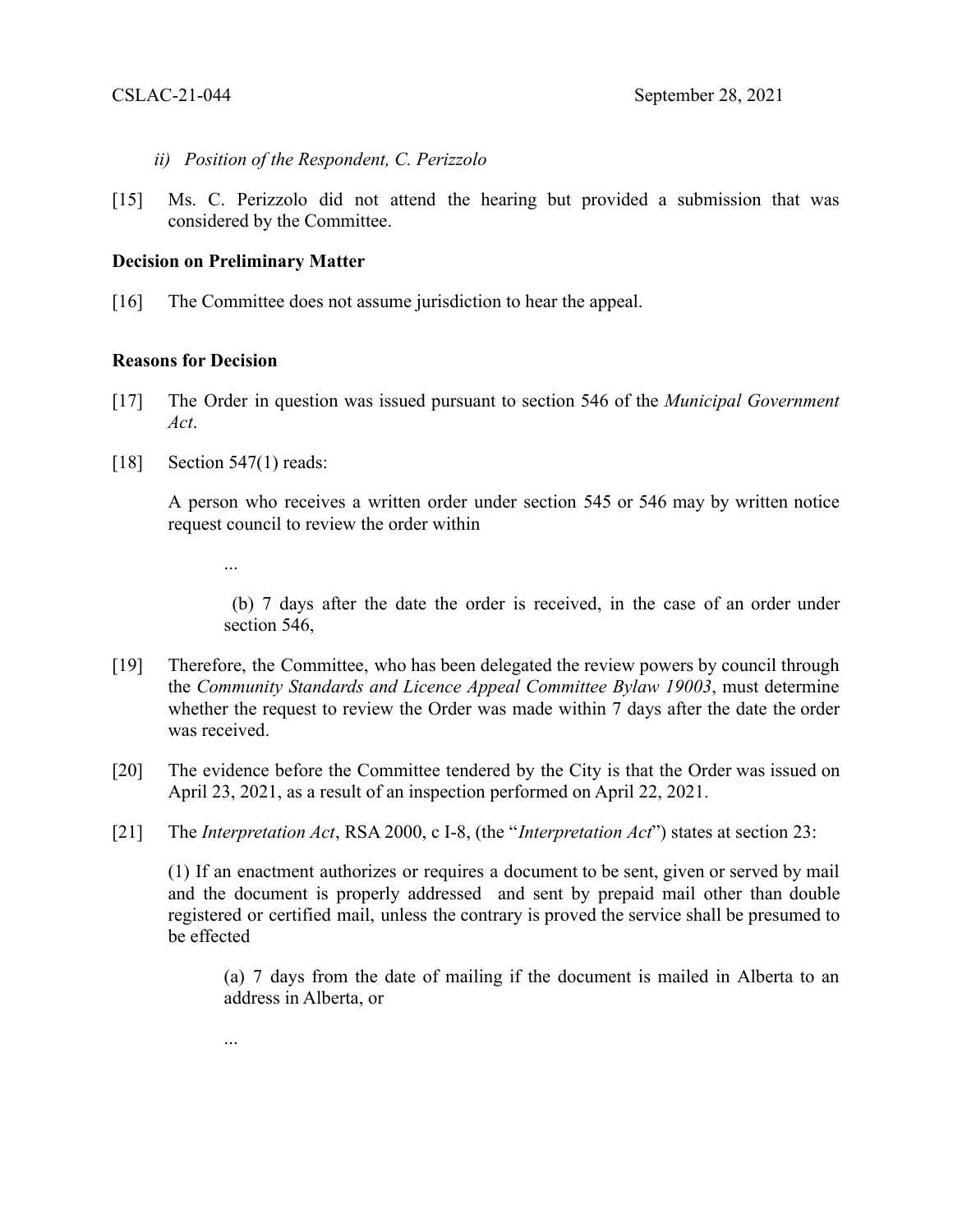- [22] The City provided evidence that the Order was mailed April 27, 2021. Therefore, the Committee can presume that receipt occurred on May 4, 2021 as indicated in the City's submission in accordance with the *Interpretation Act*.
- [23] However, this presumption can be rebutted in accordance with section 23(2) of the *Interpretation Act*:

(2) Subsection (1) does not apply if

(a) the document is returned to the sender other than by the addressee, or

(b) the document was not received by the addressee, the proof of which lies on the addressee.

- [24] There is no evidence to suggest that subsection 23(2)(a) applies in this instance. Therefore, the onus rests with the Applicant, the addressee, to demonstrate that the document was not received.
- [25] The Applicant provided evidence that their mail service was disrupted for a period of time in the summer and that they were not receiving mail in a timely manner. However, this mail disruption ended at some point in the summer.
- [26] While the Applicant cannot recall the exact date on which mail service resumed, they did suggest that it was likely around the end of June or mid July when their service was restored.
- [27] Therefore, assuming the worst case scenario, the Committee can infer that the Order was received, or ought to have been received by the middle of July. Therefore, the appeal ought to have been filed by the third week of July in order to comply with limitation provisions of the *Municipal Government Act.*
- [28] The Applicant contends that the Order was never received. However, the Committee must weigh the evidence before it to determine the likelihood of this submission. The Committee heard that the Applicant received other correspondence from the City, including Notices of Entry.
- [29] Moreover, there is no suggestion that the Order was returned to the City. Therefore, the only reasonable interpretation supported by the evidence is that at some point between April 27, 2021 and the middle of July, the Applicant came into possession of the Order.
- [30] Whether they understood the contents of the Order at that time or otherwise did not give it their full attention is not a reason to extend the application of the limitation period. The onus is placed on the Applicant to satisfy the Committee that receipt was not effected. The Committee has determined on a balance of probabilities that the Order was received by the Applicant on or before the third week of July.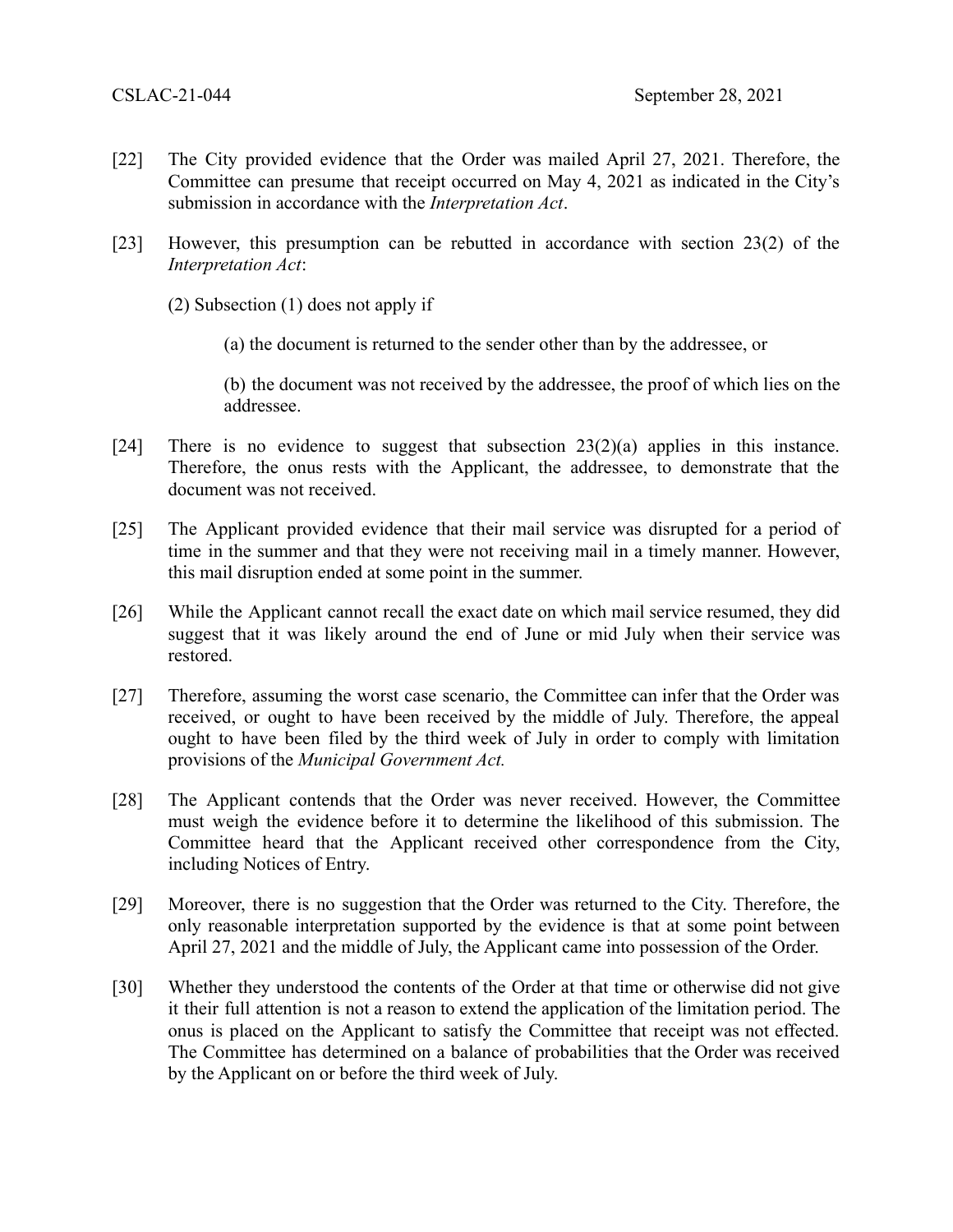- [31] Given that the written notice was filed on September 1, 2021, the Committee is of the opinion that the request was filed outside of the statutory limitation period.
- [32] Therefore, the Committee cannot assume jurisdiction.

 $\sqrt{2}$  $\begin{array}{c} \begin{array}{c} \end{array} \end{array}$  $=$ 

Rohit Handa, Presiding Officer Community Standards and Licence Appeal Committee